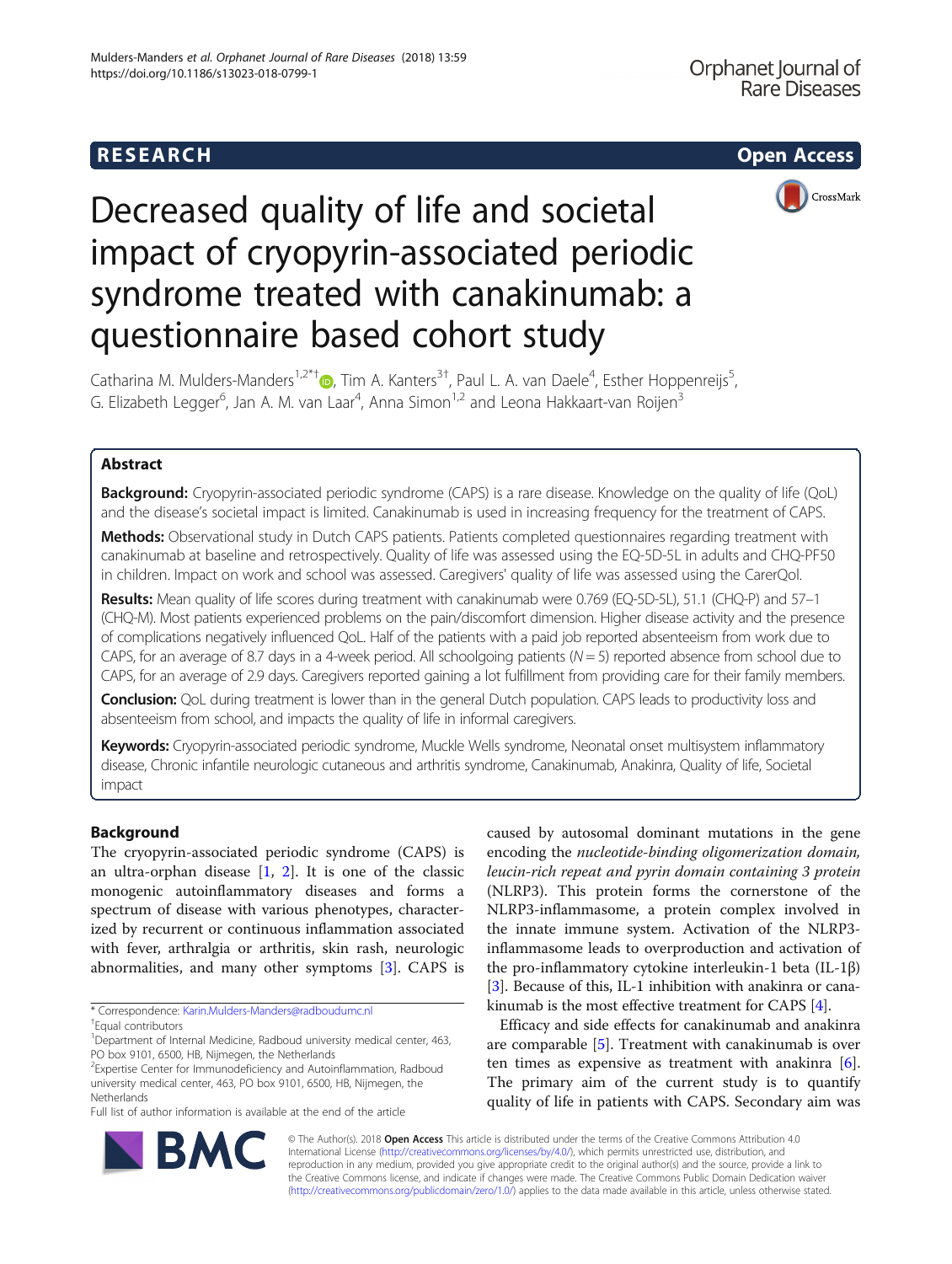assessment of the broader societal impact of CAPS on patient's work and school.

## **Methods**

# Patient population

All patients with a clinical diagnosis of CAPS in the Netherlands were eligible to participate in the study. In 2011, canakinumab was given an orphan designation for the treatment of CAPS in the Netherlands. Consequently, canakinumab could only be prescribed in two tertiary referral centers: the Radboud university medical center (Radboudumc, Nijmegen, the Netherlands) and the Erasmus medical center (Erasmus MC, Rotterdam, the Netherlands). As a result of this rule, all CAPS patients currently using or ever having used canakinumab were regularly evaluated in these hospitals. Since 2016, canakinumab can also be prescribed in other centers. Patients that had not been treated in the Radboudumc or Erasmus MC were identified through personal communication with consultants in other Dutch tertiary referral centers.

This study was assessed by the local medical ethics committees of the Radboudumc (registration number 2015– 1643), Erasmus MC (registration number 2015–501), and university medical center Groningen (registration number 2015/166) and according to Dutch law was exempt from approval by all three, because of its retrospective and observational design and the anonymous storage of patient data. All patients or their parents gave written informed consent to participate in this study.

# Instruments

#### Quality of life in CAPS patients

Quality of life in patients above the age of 12 was assessed using the Euroqol EQ-5D-5L instrument [\[7](#page-7-0)]. Quality of life was expressed in utilities. A utility is an index value of health, commonly standardized between 1 (perfect health) and 0 (dead). Utilities are not diseasespecific, allowing comparison between different diseases and health care interventions. Dutch tariffs were used to derive utilities from the EQ-5D-5L. EQ-5D-5L utilities range from − 0.466 to 1.00 [[8\]](#page-7-0).

For children < 18 years the Child Health Questionnaire, Parent Form 50 (CHQ-PF50) [\[9](#page-7-0)] was completed by the patient's parents. Although this questionnaire is not validated for children less than 5 years of age, it was used anyway as no alternative validated questionnaires for quality of life are available for this age group. Patients between the ages of 12 and 18 years or their parents completed both the CHQ-PF50 and EQ-5D-5L questionnaires. The CHQ-PF50 can be transformed into two summary measures: physical and psychosocial functioning, for which a score of 50 represents the average normbased score in the US population [\[10](#page-7-0)].

## Quality of life in caregivers

Quality of life of informal caregivers was assessed using the CarerQol instrument  $[11]$  $[11]$ . An overall quality of life score can be derived using a Dutch tariff (i.e. a set of regression coefficients derived from a valuation study), which transforms quality of life to a scale from zero (worst situation) to 100 (best situation) [[12](#page-7-0)].

#### Impact on school and work

For patients that went to school, impact of CAPS on school was assessed measuring the number of days absent from school. For patients with a job, CAPS' impact on work was assessed using the iMTA productivity cost questionnaire (iPCQ) [\[13\]](#page-7-0).

#### CAPS symptoms

Epidemiologic data and data on CAPS phenotype were collected from the medical record by one of the investigators. CAPS disease activity was prospectively measured upon entering the study using the Auto-Inflammatory Disease Activity Index (AIDAI) questionnaire [\[14\]](#page-7-0). The corresponding total AIDAI score ranges from zero to 13 points per day, with higher scores indicating more severe disease activity. This questionnaire was filled out during two consecutive months. As an alternative, a modified version of AIDAI via an online questionnaire was made available, in which all criteria from the conventional AIDAI were scored on a monthly basis during 12 consecutive months. Patients were free to choose between using the conventional or online AIDAI. Patients using the online version received a monthly email reminder containing a link to the questionnaire.

## Data collection

Data were collected between April 2015 and April 2017. For each individual patient, total study duration was 1 year, during which patients were asked to complete all questionnaires on quality of life and production loss described above two times: at baseline  $(T = 0)$ , and a second time, looking back on the time before they used canakinumab. All questionnaires, with exception of the online AIDAI, were sent by mail and included a detailed instruction letter and pre-paid return envelope. If patients did not return their questionnaires within 2 months, they received a reminder via telephone, post, or email.

#### Data analysis

Analyses were performed in Stata, version 14.1 (Stata-Corp, 2015). Due to the limited number of patients in the sample, no statistical tests were performed.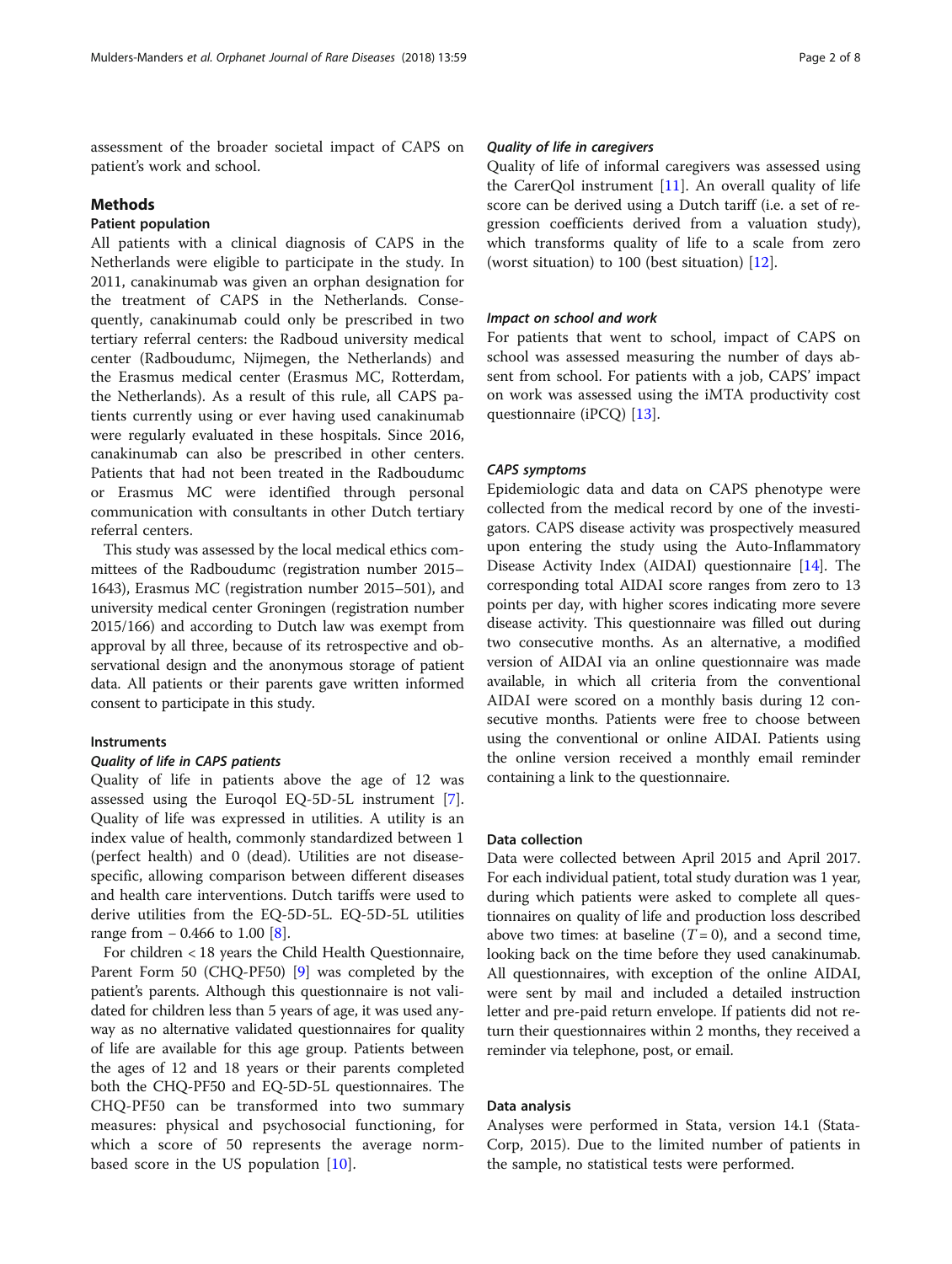# Results

#### CAPS population

A total of 40 CAPS patients were identified during the study, of which 31 were adults (77.5%), five adolescents aged 12 to 18 years (12.5%), and four children younger than 12 years (10.0%). Twenty patients (50%) were male. The total prevalence of CAPS in The Netherlands is 1 in 435.000 inhabitants. Twenty-four of the 40 CAPS patients (60.0%) were included in the study. The main reason for exclusion was the absence of informed consent (12 patients, 30.0%). One patient was excluded because of a language barrier, and another patient was lost to follow up. Two additional patients were not included as they came to the attention of the investigators after the inclusion period of the study had been closed. Median age at the start of the study was 28.5 years (range 5–82 years). Over 50% of patients had CAPS-related complications (Table [1\)](#page-3-0).

Out of the 24 patients included in the study, 17 completed the quality of life questionnaires and could be included in the analysis: three children, two adolescents, and 12 adults. There were no significant differences between the entire Dutch CAPS population and the study population (Additional file [1](#page-6-0)).

# Quality of life in CAPS patients during treatment with canakinumab

At the start of the study, the average EQ-5D-5L quality of life for adults and adolescents receiving canakinumab  $(N = 14)$  was 0.769 (SD = 0.178).(Table [2\)](#page-4-0) One female patients had a utility value of 1.000, indicating perfect health despite her disease. The minimum EQ-5D score was 0.296, observed in one male patient. None of the patients reported to have extreme problems on any of the dimensions of the EQ-5D. For both self-care and anxiety/depression, 86% of patients reported no problems.

Patients reported most problems on the pain/discomfort dimension, for which 86% of patients reported to have a problem. (Fig. [1](#page-5-0)).

For five paediatric patients data on quality of life during treatment with canakinumab were available at  $T = 0$ (Table [2\)](#page-4-0). The average score on CHQ-physical (51.1) and CHQ-psychosocial (57.1) were close to the standardized score of 50 in the general US population. Variation in CHQ scores between patients was limited (range CHQphysical 46.9–58.7, range CHQ-psychosocial: 54.3–61.7).

# Quality of life during treatment with anakinra

Eight patients completed the questionnaire recalling their experiences during treatment with anakinra. In all these patients, anakinra had been stopped when canakinumab was started, and the median time between the stop of anakinra and the questionnaire was 49.5 months (range 1–76 months). At  $T=0$ , three patients reported higher quality of life during canakinumab treatment, while two patients reported higher quality of life during treatment with anakinra. Three patients reported no differences in quality of life during both treatments. On average, quality of life was higher during treatment with canakinumab than during treatment with anakinra, with an average difference of 0.110 between the two treatments. Variation in quality of life differences was substantial  $(SD = 0.269)$ .

# Quality of life and disease activity

Quality of life values were negatively correlated to AIDAI scores  $(r = -0.572, n = 8)$ ; patients with higher disease activity had lower quality of life scores. (Table [2](#page-4-0)).

Patients with CAPS-related complications had lower quality of life than patients without complications (0. 720 ± 0.184 versus  $0.890 \pm 0.078$  at  $T = 0$ ).

#### Impact of CAPS on school and work

A total of five patients were attending school: three went to primary school, one to secondary school, and one to higher education. All of these patients had called in sick at least 1 day (average 2.9 days) in a 4-week period.

Six of the adult patients had a paid job or were selfemployed, two patients were retired and one patients had been declared unfit for work. Three of the six patients with a paid job reported they had been absent from work in a 4 week period, with an average of 8. 7 days. Three patients were less productive at work and three patients were unable to perform all their unpaid work activities (such as household or volunteer work).

#### Caregivers' quality of life

Six caregivers were included in the study. Five were the patient's partner and one was the patient's mother. On average, these caregivers provided 9 hours of caregiving per week, particularly related to household activities and social interaction. Of all caregivers, 83% derived a lot of fulfillment from providing informal care. None of the caregivers reported severe problems on any of the domains of the CarerQol. Three (50.0%) reported mental health problems related to their caregiving. The average CarerQol score was  $87.8$  (SD = 12.7) and the minimum score was 64. 4. One caregiver reported the maximum quality of life score of 100. CarerQol score was strongly and positively correlated with the patient's quality of life  $(r =$ 0.666).

#### **Discussion**

This questionnaire-based study assessed health related quality of life of patients with CAPS, most of whom had been treated with canakinumab. Median treatment duration was four years. The average quality of life was 0.769, which is lower than the average utility value for the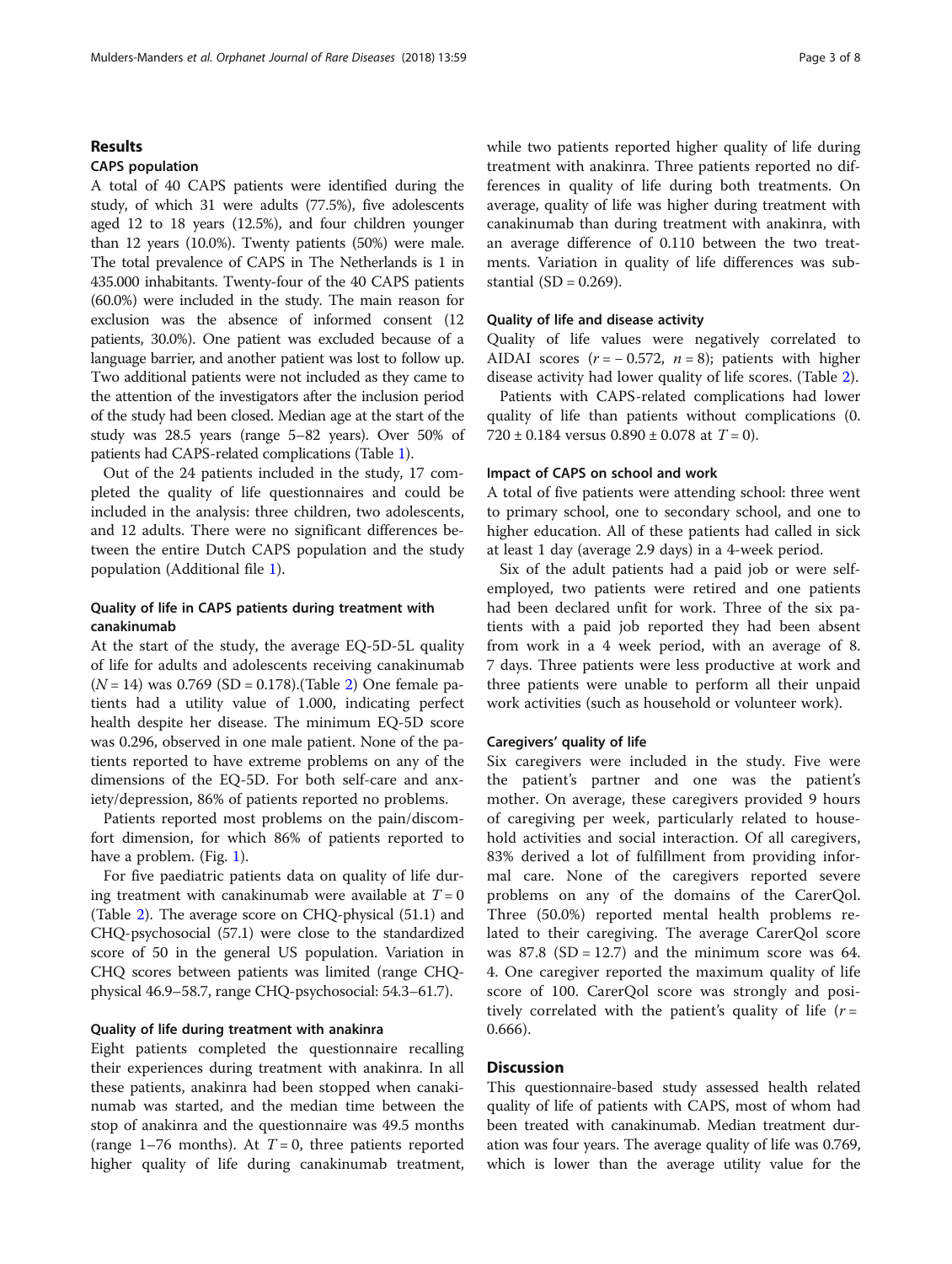general Dutch population (corrected for gender: 0.87) [[8](#page-7-0)]. CAPS-related complications and higher disease activity negatively influence quality of life. Absenteeism from

school or work is frequent in patients with CAPS.

Cardiopulmonal symptoms 3 (12.5%) Other symptoms 8 (33.3%) Complications 13 (54.2%)

The current study is the first to report utility values for patients with CAPS, and therefore direct comparison to other studies is impossible. In children with CAPS, the Physical CHQ scores found in our study were similar to those from a previous study in CAPS patients treated with canakinumab [\[15](#page-7-0)]. The average psychosocial CHO score was higher in our study, but it should be noted that the CHQ was only available for five patients. The impact of CAPS on quality of life lies between that of patients with rheumatoid arthritis (average EQ-5D-5 L utility value 0.43–0.75) and type 1 diabetes mellitus (average EQ-5D-5 L utility value 0.88) in the Netherlands [[16](#page-7-0), [17\]](#page-7-0).

A phase III study showed that quality of life in CAPS patients approached values of the general population after 8 days, 8 and 48 weeks of treatment with canakinumab [[18](#page-7-0)]. Another study assessed the quality of life in predominantly paediatric CAPS patients, and showed that patients who received canakinumab had quality of life scores similar to healthy controls after 12 weeks of treatment [[15](#page-7-0)]. In our study we found that quality of life was less in CAPS patients than in the general population. The longer treatment duration in our study compared to the other studies, the fact that the other two were clinical research studies, in which more intensive disease activity monitoring may lead to improvements in disease control and consequently quality of life, or the use of different questionnaires may explain the different results.

Eight patients completed a retrospective questionnaire recalling their quality of life during treatment with anakinra, with a median interval between the stop of anakinra and the questionnaire of 49.5 months. Their average EQ-5D value during anakinra treatment was 0. 756, which is similar to the overall population. When compared to treatment with anakinra, quality of life on average was higher during treatment with canakinumab. The current results comparing quality of life between treatment with anakinra and canakinumab may be influenced by the retrospective nature of the questionnaire used, which may induce recall bias, and the small

atient characteristics and prevalence of CAPS (Continued)

<span id="page-3-0"></span>

| Mulders-Manders et al. Orphanet Journal of Rare Diseases (2018) 13:59 | Page 4 of 8 |
|-----------------------------------------------------------------------|-------------|
|                                                                       |             |

Child (0–12 years) 4 (16.7%) Adolescent (12–18 years) 3 (12.5%) Adult (18 years or older) 17 (70.8%) Age (years, median (range)) Onset 5 (0–54) Diagnosis 20 (1–76) Start anti-IL-1 19 (1–76) Start study 28 (5–82) T0 treatment No 2 (8.3%) Anakinra 3 (12.5%) Canakinumab 19 (79.2%) Duration of treatment at T0 (months, median (range)) Anakinra 46 (42–48) Canakinumab 49 (1–76) Dose (mg, median (range))) Anakinra 100 Dose interval (median, (range)) Anakinra (days) 1 Canakinumab (weeks) 8 (4-10) Pattern Continuous 5 (20.8%) Episodic 10 (41.7%) Continuous with flares 8 (37.5%) NLRP3 mutation  $V198 \, \text{M}$  5 (20.8%)  $T348 \text{ M}$  3 (12.5%) Y859H 3 (12.5%)  $W414$  L 3 (12.5%) A439V 2 (8.3%) R488K 1 (4.2%) No mutation 7 (29.2%) Symptoms Fever 13 (54.2%) Skin rash 20 (83.3%) Musculoskeletal complaints 21 (87.5%) Ocular symptoms 13 (54.2%) Neurologic symptoms 16 (66.7%)

| <b>Table 1</b> Patient characteristics and prevalence of CAPS |                   | <b>Table 1</b> Patient characteristics and prevalence of CAP |           |  |
|---------------------------------------------------------------|-------------------|--------------------------------------------------------------|-----------|--|
| symptoms                                                      |                   | symptoms (Continued)                                         |           |  |
|                                                               | Included in study |                                                              | Included  |  |
| Number of patients                                            | 24                | Lymphoreticular symptoms                                     | 4 (16.7%) |  |

Included in study

|                                                      | Included in stud |
|------------------------------------------------------|------------------|
| Number of patients                                   | 24               |
| Male gender                                          | 9 (37.5%)        |
| Age group                                            |                  |
| Child (0-12 years)                                   | 4 (16.7%)        |
| Adolescent (12-18 years)                             | 3 (12.5%)        |
| Adult (18 years or older)                            | 17 (70.8%)       |
| Age (years, median (range))                          |                  |
| Onset                                                | $5(0-54)$        |
| Diagnosis                                            | $20(1 - 76)$     |
| Start anti-IL-1                                      | 19 (1–76)        |
| Start study                                          | 28 (5–82)        |
| T0 treatment                                         |                  |
| No                                                   | 2(8.3%)          |
| Anakinra                                             | 3 (12.5%)        |
| Canakinumab                                          | 19 (79.2%)       |
| Duration of treatment at T0 (months, median (range)) |                  |
| Anakinra                                             | 46 (42–48)       |
| Canakinumab                                          | $49(1 - 76)$     |
| Dose (mg, median (range)))                           |                  |
| Anakinra                                             | 100              |
| Canakinumab                                          | 150 (45–300)     |
| Dose interval (median, (range))                      |                  |
| Anakinra (days)                                      | 1                |
| Canakinumab (weeks)                                  | $8(4-10)$        |
| Pattern                                              |                  |
| Continuous                                           | 5 (20.8%)        |
| Episodic                                             | 10 (41.7%)       |
| Continuous with flares                               | 9 (37.5%)        |
| NLRP3 mutation                                       |                  |
| V198 M                                               | 5 (20.8%)        |
| T348 M                                               | 3 (12.5%)        |
| Y859H                                                | 3 (12.5%)        |
| W414 L                                               | 3 (12.5%)        |
| A439V                                                | 2(8.3%)          |
| <b>R488K</b>                                         | $1(4.2\%)$       |
| No mutation                                          | 7 (29.2%)        |
| Symptoms                                             |                  |
| Fever                                                | 13 (54.2%)       |
| Skin rash                                            | 20 (83.3%)       |
| Musculoskeletal complaints                           | 21 (87.5%)       |
| Ocular symptoms                                      | 13 (54.2%)       |
| Neurologic symptoms                                  | 16 (66.7%)       |
| Gastrointestinal symptoms                            | 8 (33.3%)        |
|                                                      |                  |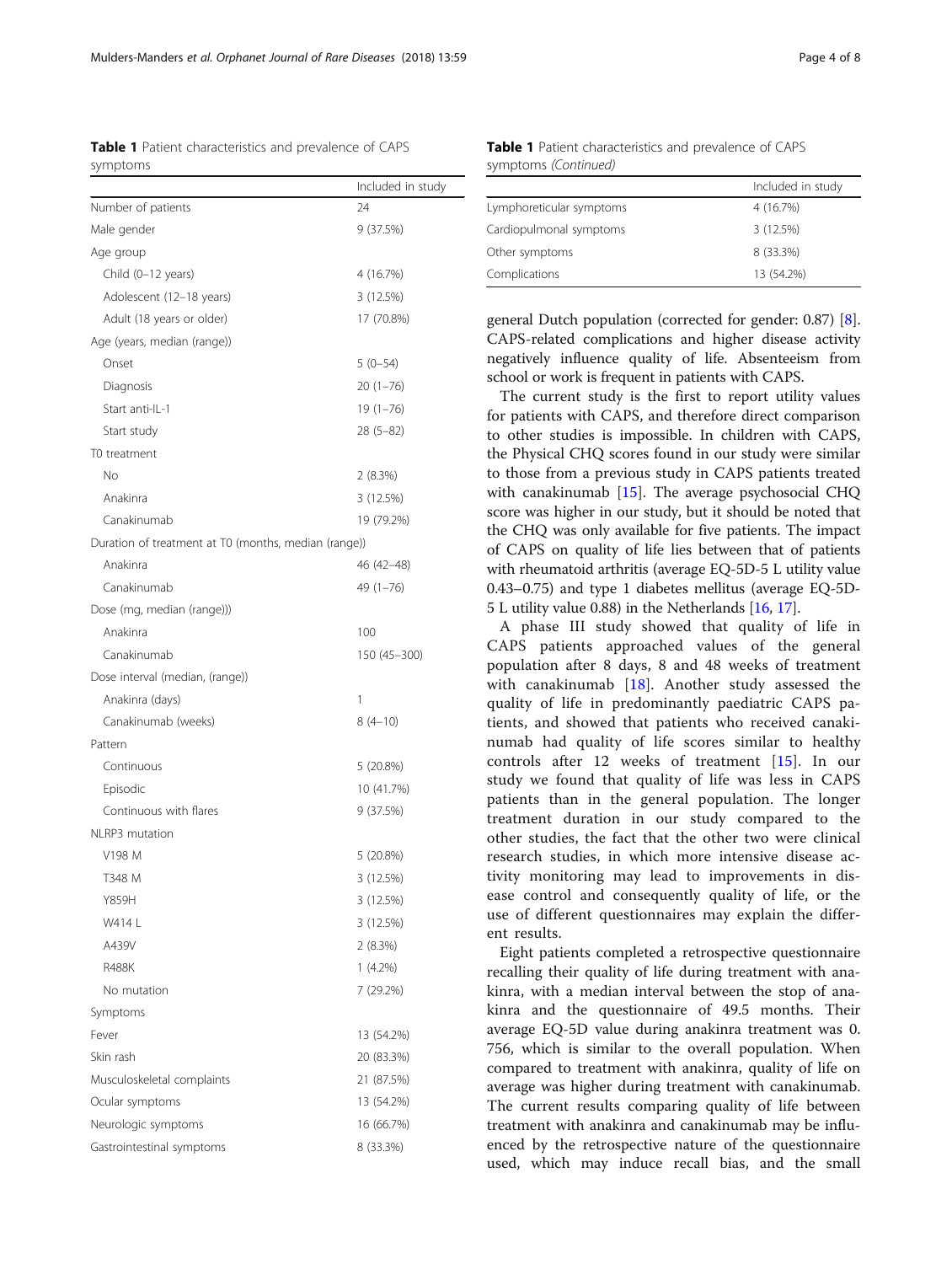| Patient | Age (years) | Gender | Disease duration<br>to start T0 drug<br>(years) | Drug <sup>a</sup> | Treatment duration<br>(months) | $EQ-5D$ | CHQ-physical <sup>b</sup> | CHQ-psycho social <sup>b</sup> | <b>AIDAI</b> |
|---------|-------------|--------|-------------------------------------------------|-------------------|--------------------------------|---------|---------------------------|--------------------------------|--------------|
| 1001    | 62.6        | M      | 26.3                                            | Cana 150q6w       | 51                             | 0.296   |                           |                                | 9.7          |
| 1002    | 39.0        | M      | UK                                              | Cana 150q6w       | 51                             | 0.786   |                           |                                |              |
| 1003    | 59.2        | F      | 38.8                                            | Cana 150q8w       | 16                             | 0.848   |                           |                                | 4.2          |
| 1004    | 59.2        | F      | 0.33                                            | Cana 150 q8w      | 57                             |         |                           |                                |              |
| 1005    | 34.7        | F      |                                                 | $\rm No$          |                                |         |                           |                                |              |
| 1006    | 28.9        | F      | UK                                              | Cana 150q8w       | $\mathbf{1}$                   | 0.680   |                           |                                |              |
| 1007    | 61.2        | F      | UK                                              | Cana 150q8w       | 10                             | 0.813   |                           |                                |              |
| 1008    | 65.0        | M      | UK                                              | Cana 150q8w       | 76                             | 0.533   |                           |                                | 0.0          |
| 1009    | 69.1        | M      | UK                                              | Cana 150q8w       | 55                             | 0.852   |                           |                                |              |
| 2001    | 24.6        | M      | 20.25                                           | Cana 150q8w       | 51                             | 0.887   |                           |                                | 0.1          |
| 2002    | 65.8        | M      | 41.5                                            | Cana 150q8w       | 51                             | 0.695   |                           |                                |              |
| 2003    | 82.0        | M      | 48.4                                            | Ana 100q1d        | 42                             |         |                           |                                |              |
| 2004    | 52.0        | F      | 39.3                                            | Cana 300q4w       | 56                             | 0.848   |                           |                                | 2.8          |
| 2005    | 54.6        | F      | UK                                              | Cana 150q10w      | 33                             | 0.752   |                           |                                | $0.4\,$      |
| 2006    | 5.6         | M      | 4.7                                             | Cana 100q8w       | 10                             |         |                           |                                |              |
| 2007    | 15.5        | F      | 11.4                                            | Cana 150q10w      | 48                             | 1.000   | 58.7                      | 54.3                           |              |
| 2008    | 5.3         | F      | 2.1                                             | Cana 45q8w        | 29                             |         | 46.9                      | 57.7                           | 0.1          |
| 2009    | 23.0        | F      |                                                 | $\rm No$          |                                |         |                           |                                |              |
| 2010    | 8.2         | F      | 4.1                                             | Cana 90q8w        | 48                             |         | 49.1                      | 59.3                           | 0.0          |
| 2011    | 8.4         | F      | 3.0                                             | Cana 50q8w        | 20                             |         | 52.7                      | 61.7                           | $0.0\,$      |
| 2012    | 16.0        | M      | UK                                              | Ana 100q1d        | 48                             |         |                           |                                |              |
| 2013    | 16.2        | F      | 4.7                                             | Cana 150q10w      | 49                             | 0.887   | 47.9                      | 57.1                           |              |
| 2014    | 24.4        | F      | 19.1                                            | Cana 150q8w       | 57                             | 0.887   |                           |                                | 3.4          |
| 2015    | 23.1        | F      | 19.2                                            | Ana 100q1d        | 46                             |         |                           |                                |              |
| Median  |             |        |                                                 |                   | 48                             |         |                           |                                |              |
| Mean    |             |        |                                                 |                   |                                | 0.769   | 51.1                      | 57.1                           | 2.1          |

<span id="page-4-0"></span>Table 2 Quality of life in 24 CAPS patients at baseline

Ana anakinra, cana canakinumab, d day, q each, w week

 $a^{2}$ Drug doses are in mg per time interval, e.g. 150q8w = 150 mg every 8 weeks

<sup>b</sup>CHQ-PF was only performed in patients < 18 years of age

number of patients reporting their experiences with anakinra. However, as almost all patients in the Netherlands are currently on canakinumab, it was not possible to prospectively compare quality of life between treatment with anakinra and canakinumab.

There are no other studies directly comparing QoL in CAPS patients treated with anakinra or canakinumab. Kuemmerle-Deschner et al. compared the effectiveness of treatment with anakinra and canakinumab in patients with CAPS [[5](#page-7-0)]. Of the 12 patients treated with anakinra, 75% had clinical and biochemical remission after a median follow up of 50 months, while 93% of the 14 CAPS patients treated with canakinumab showed remission after a median follow up of 52 months. As this study shows that canakinumab is possibly more effective than anakinra in patients with CAPS, this could explain the higher quality of life during canakinumab treatment. Quality of life was not assessed in this study.

In a quality of life study including 13 paediatric CAPS patients treated with anakinra, both the physical summary score and the psychosocial summary score for the CHQ-PF50 increased significantly during a median follow up of 37.5 months and showed normalization of most physical activities. On the physiological domains, patients scored less beneficial on parental impact time and family activities [[19\]](#page-7-0). This could be explained by the fact that treatment with anakinra requires daily subcutaneous injections, which, in case of children, must be administered by the caregiver, where canakinumab is given once every 4 to 8 weeks or even less frequently.

Although treatment with IL-1 blocking agents may be highly effective [\[5](#page-7-0)], patients with CAPS are often absent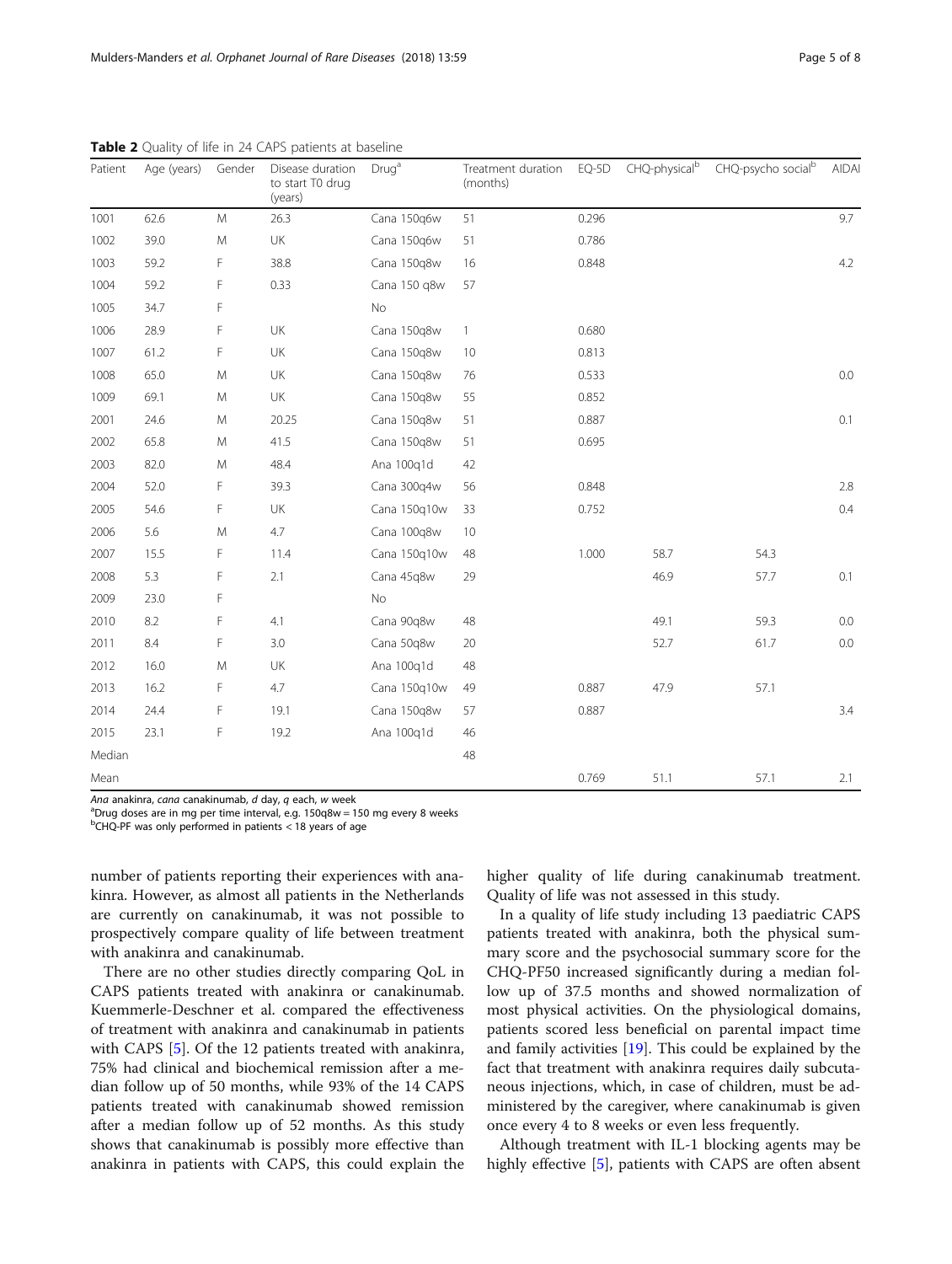<span id="page-5-0"></span>

from work or school. CAPS negatively influences caregivers' quality of life, and their quality of life depends on CAPS disease activity.

A recent French study also assessed quality of life in CAPS patients who had received at least one dose of canakinumab, using a descriptive interview, and found that the start of canakinumab was associated with an increase in different social activities. Family relations, friendships, and love lives were considered more fulfilling in approximately 40% of patients [\[20](#page-7-0)]. This study also reported that initiation of canakinumab treatment was associated with less absenteeism from school, less learning difficulties, or grade repetitions. Adults were less absent from work than before canakinumab treatment. Although this study shows that the start of canakinumab is associated with increases in different aspects of social lives, it also shows that, even when treated with canakinumab, CAPS keeps having an influence on quality of life and the daily life activities of patients. Results from this study are not directly comparable to our results, as different questionnaires were used. Also, we studied patients currently using canakinumab, where the French study included patients that had ever received one or more doses of canakinumab.

In our study, the CarerQol score for informal caregivers of CAPS patients was 87.8, which is higher than the average score of 79.1 for caregivers in the general Dutch population [[21\]](#page-7-0). Still, half of the caregivers in our study reported mental health problems related to providing care. Only a small number of informal caregivers were included in the study. This is due to the fact that some of the patients do not receive informal care as they are fully independent in their daily activities, that they do not recognize informal care as such, or that the caregiver does not recognize their help for the patient as informal care. Koné-Paut et al. found that informal caregivers of CAPS patients on average spent half an hour per week on informal care, where we found that caregivers provided 9 hours of care per week. This difference could be explained by the use of different questionnaires with different definitions of informal care, or the small number of caregivers in our cohort. We found that caregiving led to fulfillment for many of the caregivers. In the French study, the start of canakinumab was associated with an increase in free time for the caregiver, and a decrease in absenteeism from work for the caregiver [[20\]](#page-7-0).

Our study has several limitations. Studies in orphan diseases are necessarily done in small study populations. In this study 60.0% of the total Dutch CAPS population of 40 patients was included. International data collection could increase sample size and may lead to more accurate estimates of quality of life. However, it may be hard to compare such data as quality of life or effects on life, school or work between international cohorts because of cultural differences. The observational design of this study entails that selection bias cannot be ruled out. It could be possible that patients participating in the study may differ from patients that declined to participate. There were no differences in gender or age between participants and non-participants, but the treating physicians of the patients confirm that some of the patients that declined participation had a more severe CAPS phenotype. Measurement of quality of life can only be done using questionnaires, which will not encompass all aspects influencing quality of life. We tried to overcome this limitation as much as possible by using validated quality of life questionnaires. Quality of life may be influenced by either the disease, its treatment, or a combination of both, and which factor influences QoL the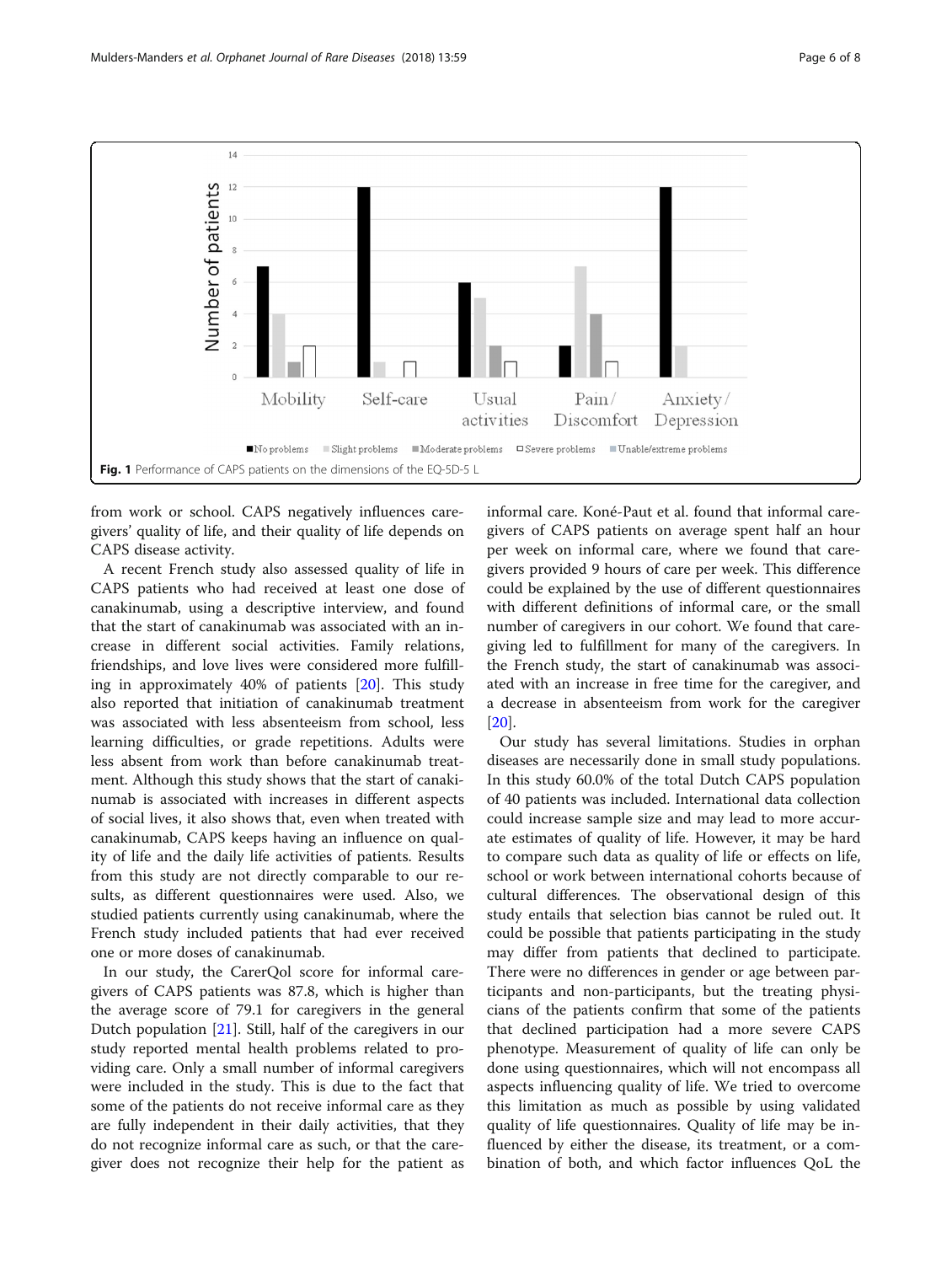<span id="page-6-0"></span>most cannot be derived from our study. For the retrospective part of this study no validated questionnaires were available, possibly influencing the results. Also, patients had been treated with canakinumab for a median of approximately 4 years. The long interval between the current and the previous treatment could lead to recall bias. Because of the observational design of the study and the fact that only five of the 24 patients in our cohort did not use canakinumab, no prospective control arm for comparison of quality of life between different treatments was available.

With the introduction of a growing number of (expensive) orphan drugs, research in rare diseases is becoming increasingly relevant. The results from this study quantify the burden of disease for patients with CAPS during treatment with canakinumab and the implications for their direct environment. We show that quality of life measured with the EQ-5D-5L is an accurate way to assess disease severity in CAPS, as quality of life correlated with disease activity measured with AIDAI. The utility values derived in this study are important input values for future cost-effectiveness studies. For cost-effectiveness studies, it is necessary to divide patients into multiple distinct health states for modeling. The small sample size in orphan diseases in general and CAPS in specific may lead to implausible quality of health values. Future results could investigate cost-effectiveness and could include research on cost of medication. The current study shows that including a societal perspective is important, as CAPS patients report that their disease has significant impact on work, ability, school attendance, and the use of informal care. Costs outside the health care factor, such as the costs associated with informal care and loss of productivity, should be taken into account.

# Conclusion

Quality of life in patients with CAPS during treatment with anti-IL-1 therapy is decreased compared to quality of life in the general population. CAPS is associated with production losses in adult patients and absenteeism from school in children. Informal caregivers of patients with CAPS have higher care-related quality of life than other Dutch informal caregivers. Because of this, adequate disease control and attention to the societal impact of the disease and its treatment are pivotal in the care for patients with CAPS.

# Additional file

[Additional file 1](https://doi.org/10.1186/s13023-018-0799-1) Detailed overview of CAPS symptoms and complications in 24 Dutch CAPS patients. (DOCX 14 kb)

#### Abbreviations

AA: Amyloid A; AIDAI: Autoinflammatory disease activity index; CAPS: Cryopyrin-associated periodic syndrome; CarerQol: Caregiver quality of life questionnaire; CHQ-PF: Child health questionnaire, parent form 50;

CINCA: Chronic infantile neurologic, cutaneous and arthritis syndrome; EQ-5D-5L: Euroqol 5 dimensions, 5 level questionnaire; Erasmus MC: Erasmus medical center; FCAS: Familial cold autoinflammatory syndrome; IL-1 β: Interleukin-1 beta; iMTA: Institute for Medical Technology Assessment; MWS: Muckle Wells syndrome; NLRP3: Nucleotide-binding oligomerization domain, leucin-rich repeat and pyrin domain containing 3 protein; NOMID: Neonatal onset multisystem inflammatory disease; PCQ: Productivity cost questionnaire; QoL: Quality of life; Radboudumc: Radboud university medical center

#### Funding

This study was sponsored by the Netherlands Organization for Health Research and Development (ZonMw, project number 152001023).

#### Availability of data and materials

All data generated or analyzed during this study are included in this published article and its supplementary files.

#### Authors' contributions

All authors were involved in the design of the study. PD, EH, EL, JL and AS treated the study patients and supported data collection. CM collected the data. TK analyzed the data. CM and TK drafted the first and further versions of the manuscript. All authors reviewed and revised the manuscript and approved the final version of the manuscript.

#### Ethics approval and consent to participate

This study was assessed by the local medical ethics committees of the Radboudumc (registration number 2015–1643), Erasmus MC (registration number 2015–501), and university medical center Groningen (registration number 2015/166) and according to Dutch law was exempt from approval by all three, because of its retrospective and observational design and the anonymous storage of patient data.

#### Consent for publication

All patients or their parents gave written informed consent for participation in the study and publication of the study's results.

#### Competing interests

TK, LHvR and JvL provided consulting services for Novartis, the manufacturer of canakinumab. AS has received funding from Novartis for other research, in which CM participated as a consultant. AS has provided consulting services for SOBI-Biovitrum, the manufacturer of anakinra, in the past. Neither Novartis, nor SOBI-Biovitrum were involved in the design of this study, the data collection or analysis, or the writing of the manuscript.

#### Publisher's Note

Springer Nature remains neutral with regard to jurisdictional claims in published maps and institutional affiliations.

#### Author details

<sup>1</sup>Department of Internal Medicine, Radboud university medical center, 463 PO box 9101, 6500, HB, Nijmegen, the Netherlands. <sup>2</sup> Expertise Center for Immunodeficiency and Autoinflammation, Radboud university medical center, 463, PO box 9101, 6500, HB, Nijmegen, the Netherlands. <sup>3</sup>Erasmus University Rotterdam, Institute for Medical Technology Assessment, Bayle Building - Campus Woudestein, PO box 1738, 3000, DR, Rotterdam, The Netherlands. <sup>4</sup>Department of Internal Medicine and Immunology, Erasmus MC, Front Service Immunology, room: Nb-1218, PO box 2040, 3000, CA, Rotterdam, the Netherlands. <sup>5</sup> Department of Paediatric Rheumatology, Radboud university medical center, Amalia Children's Hospital, 804, PO box 9101, 6500, HB, Nijmegen, the Netherlands. <sup>6</sup>Department of Pediatrics University Medical Center Groningen, PO box 30.001, 9700, RB, Groningen, the Netherlands.

#### Received: 21 November 2017 Accepted: 4 April 2018 Published online: 20 April 2018

#### References

1. Cuisset L, et al. Mutations in the autoinflammatory cryopyrin-associated periodic syndrome gene: epidemiological study and lessons from eight years of genetic analysis in France. Ann Rheum Dis. 2011;70(3):495–9.